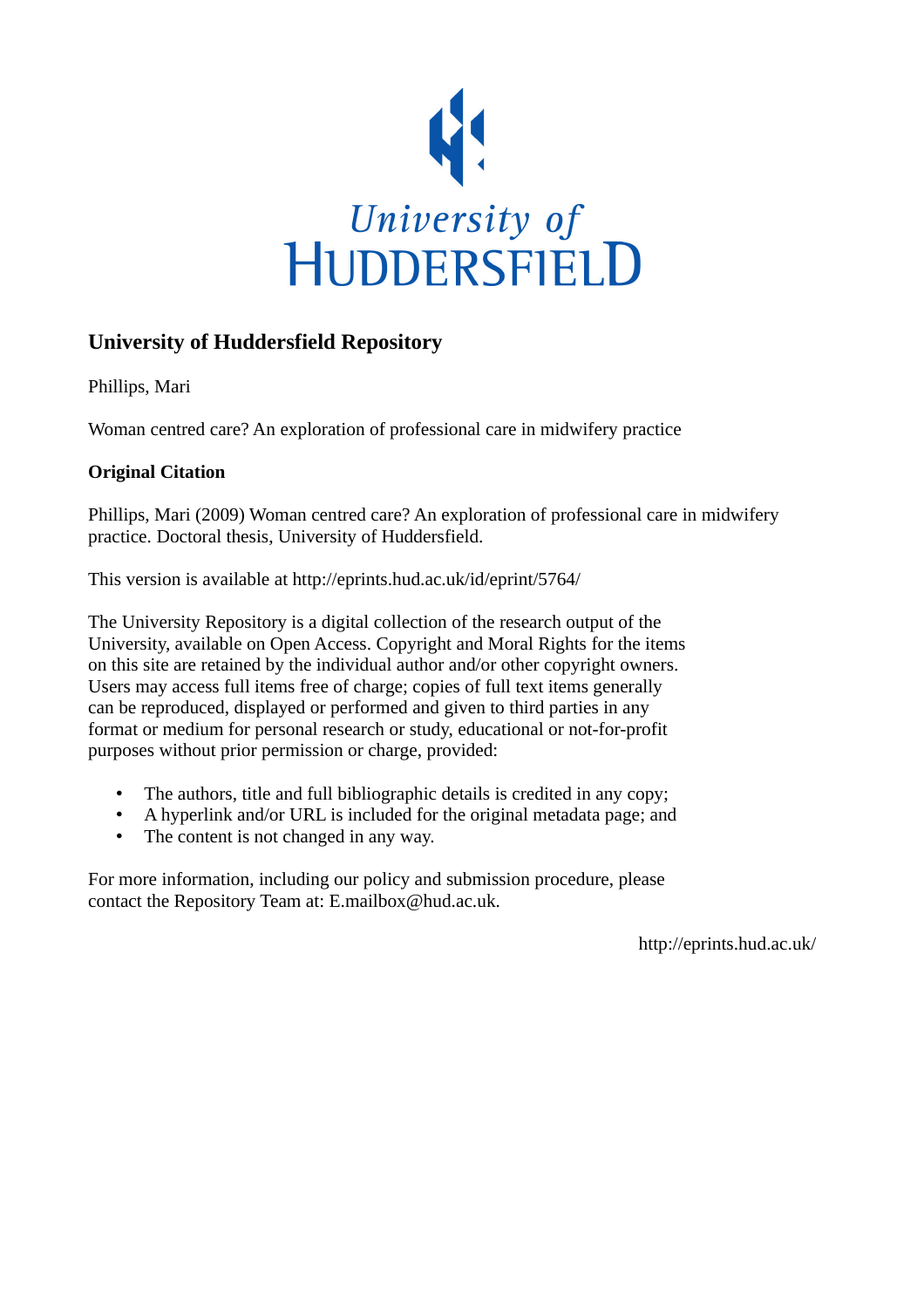## **AN EVOLVING FLEXIBLE DESIGN: PHASE ONE**



MIDWIVES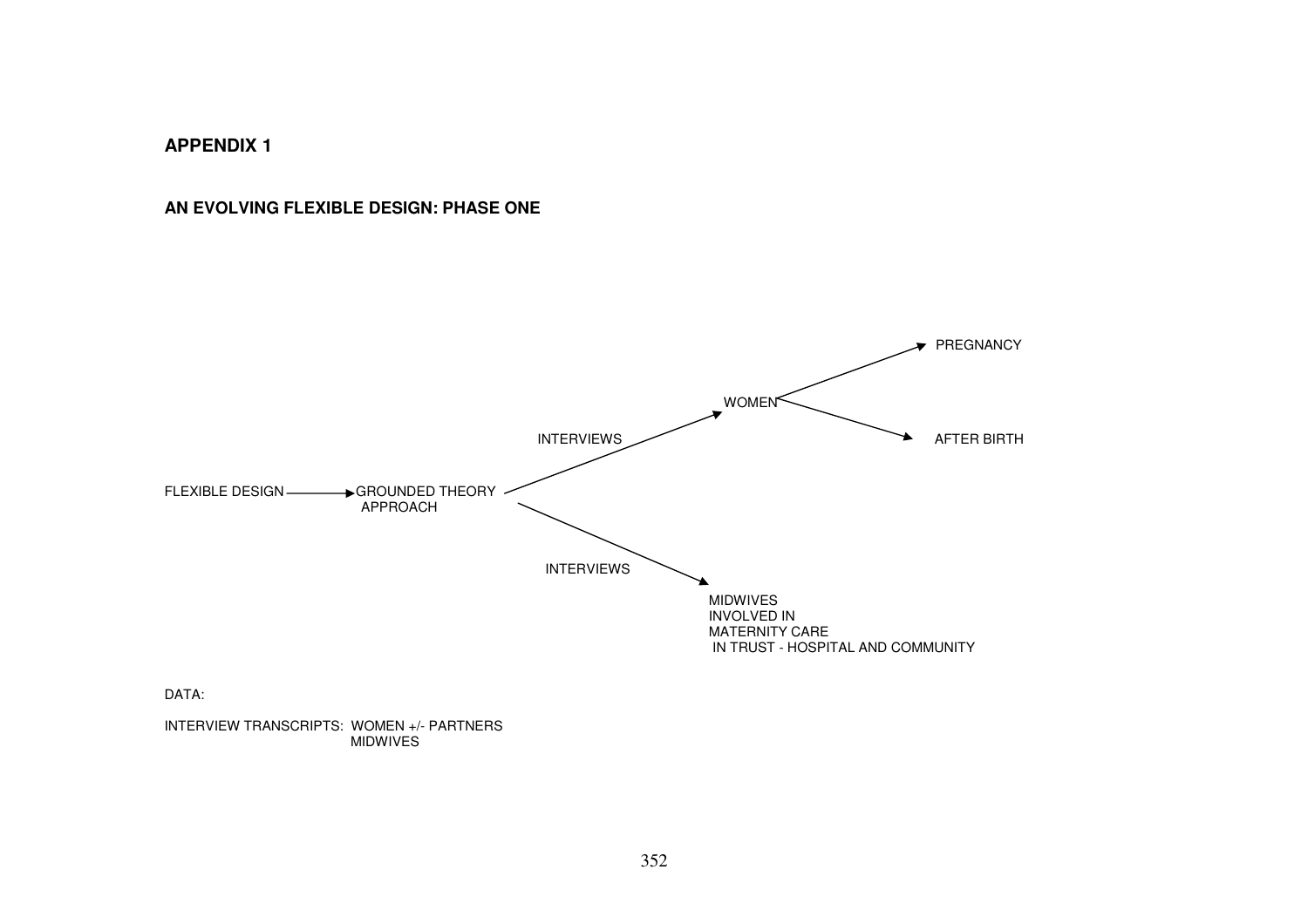## **AN EVOLVING FLEXIBLE DESIGN: PHASE TWO**

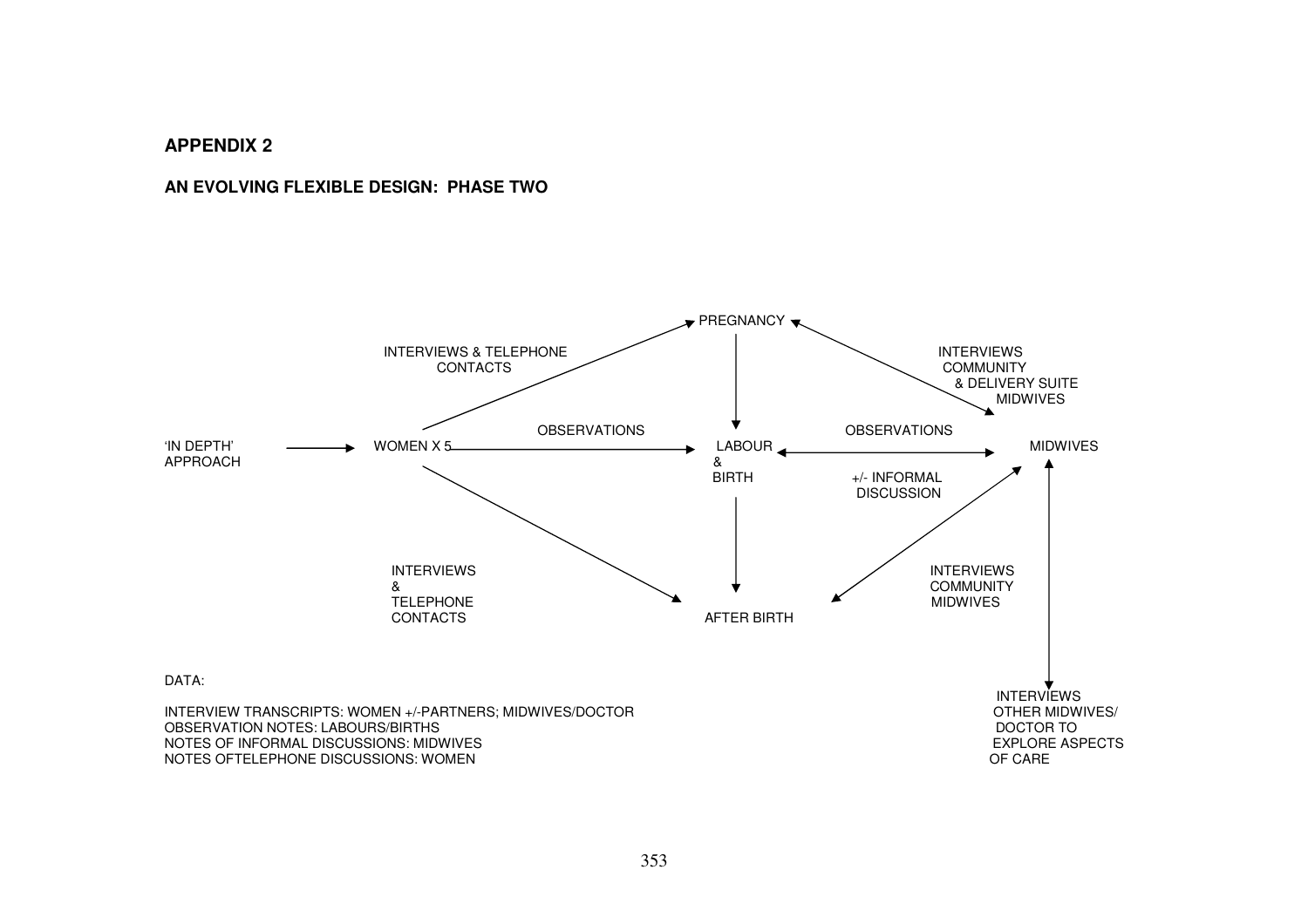| <b>INTERVIEW</b> | <b>PROFILE</b>             | <b>INTERVIEW</b> | <b>LATER</b>     | <b>POST BIRTH</b>    | <b>COMMENTS</b> |
|------------------|----------------------------|------------------|------------------|----------------------|-----------------|
| <b>CODE</b>      |                            | <b>EARLY</b>     | <b>PREGNANCY</b> |                      |                 |
|                  |                            | <b>PREGNANCY</b> |                  |                      |                 |
|                  |                            | (INTERVIEW       | (INTERVIEW       | (INTERVIEW           |                 |
|                  |                            | CODE)            | CODE)            | CODE)                |                 |
|                  | Self<br>employed           | @16-17 weeks     | @ 25 weeks       | 3 days after         |                 |
| W <sub>1</sub>   | actress                    |                  |                  | home birth           |                 |
|                  | Age 29 yrs                 | (W1.1)           | (W1.2)           | (W1.3)               |                 |
|                  | Second                     |                  |                  |                      |                 |
|                  | pregnancy                  |                  |                  |                      |                 |
| $\overline{W}$   | Career break               | @ 13 weeks       |                  |                      | Termination     |
|                  | Previously                 |                  |                  |                      | of pregnancy    |
|                  | Chartered                  | (W2.1)           |                  |                      | for             |
|                  | accountant                 |                  |                  |                      | abnormality     |
|                  | Age 37 yrs                 |                  |                  |                      |                 |
|                  | Third                      |                  |                  |                      |                 |
|                  | pregnancy<br>1 previous    |                  |                  |                      |                 |
|                  | miscarriage                |                  |                  |                      |                 |
| $W_3$            | Self                       | @ 22 weeks       |                  |                      | No response     |
|                  | employed                   |                  |                  |                      | To Follow Up    |
|                  | teacher                    | (W3.1)           |                  |                      |                 |
|                  | Age 30 yrs                 |                  |                  |                      |                 |
|                  | Second                     |                  |                  |                      |                 |
|                  | pregnancy                  |                  |                  |                      |                 |
| $\overline{W4}$  | Project                    | @16 weeks        | @ 36 weeks       | 51 days after        |                 |
|                  | manager                    |                  |                  | emergency            |                 |
|                  | Age 32 yrs<br><b>Third</b> | (W4.1)           | (W4.2)           | Caesarean<br>Section |                 |
|                  | pregnancy                  |                  |                  |                      |                 |
|                  | 1 previous                 |                  |                  | (W4.3)               |                 |
|                  | miscarriage                |                  |                  |                      |                 |
| W <sub>5</sub>   | <b>NCT</b>                 | @14 weeks        | @ 37 weeks       | 9 days after         |                 |
|                  | counsellor                 |                  |                  | emergency            |                 |
|                  | Previously                 | (W5.1)           | (W5.2)           | Caesarean            |                 |
|                  | lecturer                   |                  |                  | Section              |                 |
|                  | Age -not                   |                  |                  | (W5.3)               |                 |
|                  | given                      |                  |                  |                      |                 |
|                  | Third                      |                  |                  |                      |                 |
|                  | pregnancy                  |                  |                  |                      |                 |

## **PHASE ONE OF STUDY – OVERVIEW OF WOMEN'S INTERVIEWS**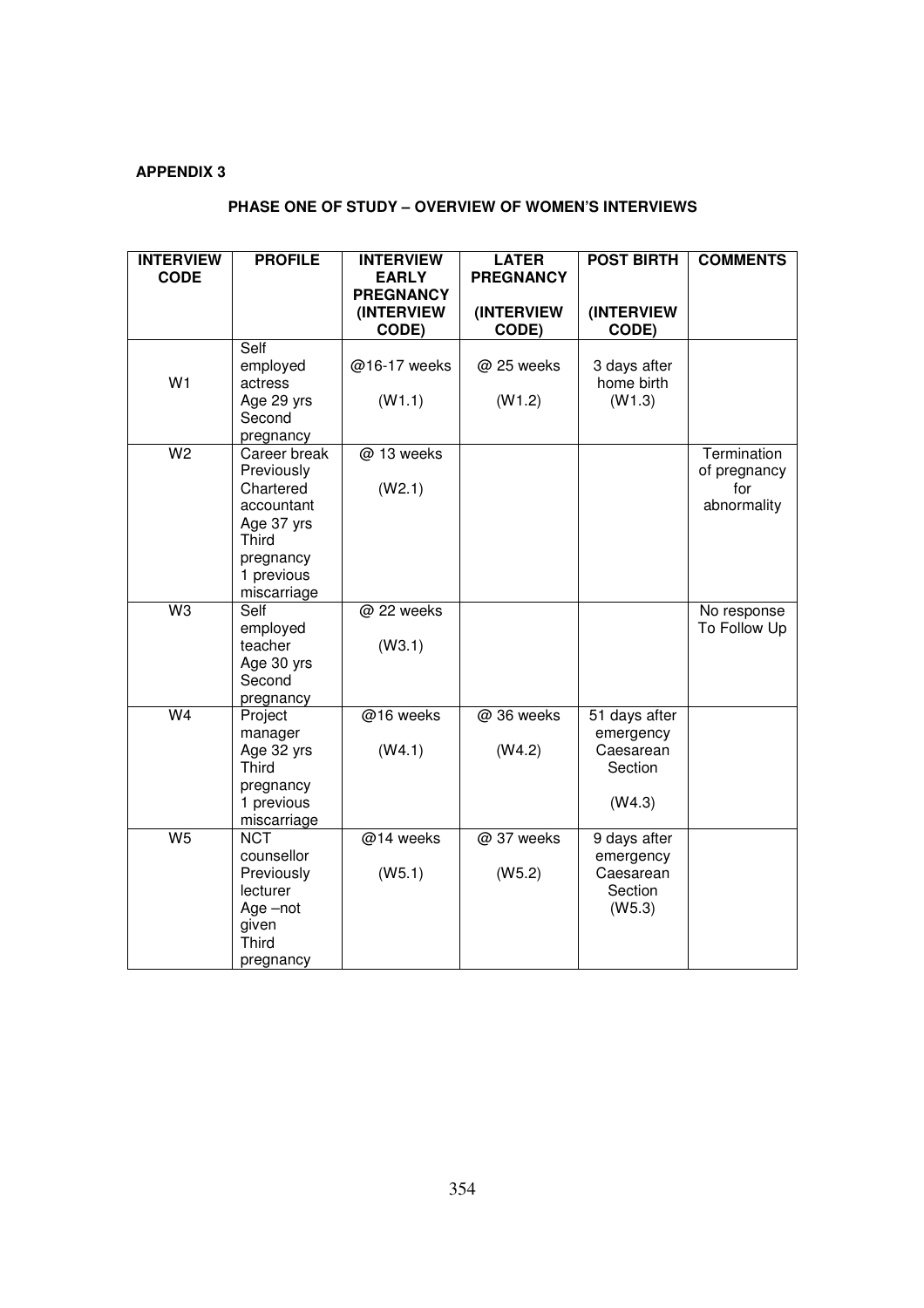## **PHASE ONE OF STUDY – OVERVIEW OF WOMEN'S INTERVIEWS CONTINUED**

| <b>INTERVIEW</b><br><b>CODE</b> | <b>PROFILE</b>                                                                      | <b>INTERVIEW</b><br><b>EARLY</b> | <b>LATER</b><br><b>PREGNANCY</b> | <b>POST BIRTH</b>                                                 | <b>COMMENTS</b>                          |
|---------------------------------|-------------------------------------------------------------------------------------|----------------------------------|----------------------------------|-------------------------------------------------------------------|------------------------------------------|
|                                 |                                                                                     | <b>PREGNANCY</b>                 |                                  |                                                                   |                                          |
|                                 |                                                                                     | (INTERVIEW<br>CODE)              | (INTERVIEW<br>CODE)              | (INTERVIEW<br>CODE)                                               |                                          |
| W <sub>6</sub>                  | Night carer<br>Previously a<br>nanny<br>$Age - not$<br>given<br>Second<br>pregnancy | @ 25 weeks<br>(W6.1)             |                                  | 15 days after<br>normal birth<br>in hospital<br>(W6.2)            |                                          |
| W7                              | Student<br>(previously<br>nurse and<br>midwife)<br>Age 30 yrs<br>First<br>pregnancy | @ 13 weeks<br>(W7.1)             |                                  | 21 days after<br>normal birth<br>in hospital<br>(W7.2)            |                                          |
| $\overline{\mathsf{W}}$ 8       | Bilingual<br>support<br>worker<br>Age 26 yrs<br>First<br>pregnancy                  | @ 10 weeks<br>(W8.1)             | @ 36 weeks<br>(W8.2)             | 23 days after<br>emergency<br>Caesarean<br>Section<br>(W8.3)      |                                          |
| W9                              | Administrator<br>Age 30 yrs<br>First<br>pregnancy                                   | @ 12 weeks<br>(W9.1)             |                                  |                                                                   | Declined<br>interview<br>after the birth |
| W10                             | Project worker<br>in community<br>development<br>Age 30 yrs<br>First<br>pregnancy   | @ 14 weeks<br>(W10.1)            |                                  | 31 days after<br>normal birth<br>in hospital<br>(W10.2)           |                                          |
| W11                             | Cable advisor<br>Age 34 yrs<br>Third<br>pregnancy<br>2 previous<br>miscarriages     | @ 13 weeks<br>(W11.1)            |                                  | 21 days after<br>normal birth<br>in hospital<br>(W11.2)           |                                          |
| W12                             | Chef<br>Age 26 yrs<br>First<br>pregnancy                                            | @ 28 weeks<br>(W12.1)            |                                  | 35 days after<br>ventouse<br>extraction in<br>hospital<br>(W12.2) |                                          |

## **TOTAL NUMBER OF INTERVIEWS = 25**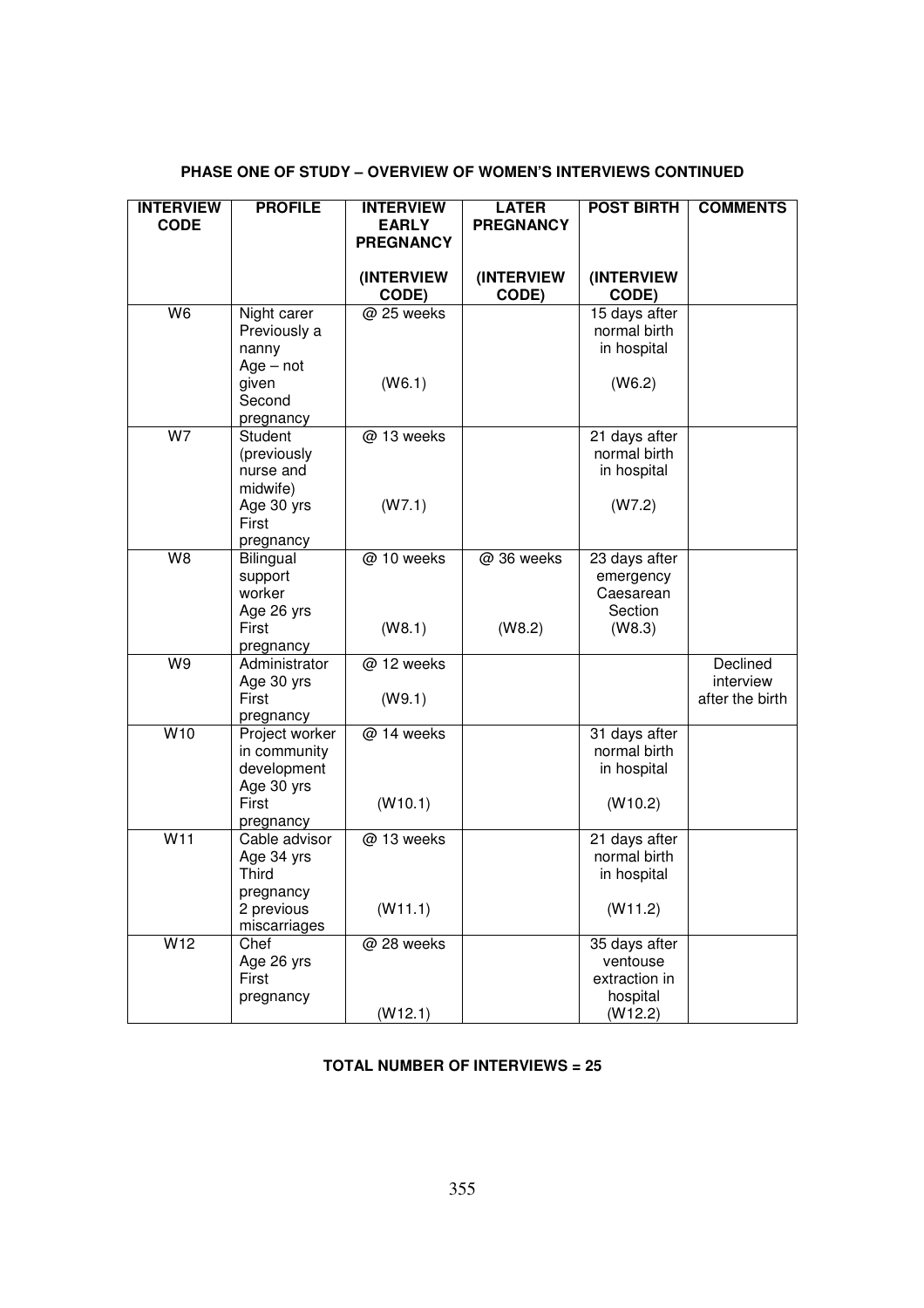## **PHASE ONE OF STUDY – OVERVIEW OF MIDWIVES' INTERVIEWS**

| <b>MIDWIFE</b><br><b>INTERVIEW</b><br><b>CODE</b> | <b>GRADE</b> | <b>MAIN</b><br><b>LOCATION OF</b><br><b>WORK</b> | <b>YEARS</b><br><b>EXPERIENCE</b>       | <b>COMMENTS</b>                                          |
|---------------------------------------------------|--------------|--------------------------------------------------|-----------------------------------------|----------------------------------------------------------|
| <b>MW13</b>                                       | G            | Community                                        | $5 + yrs$                               | Previously<br>worked in<br>delivery suite in<br>hospital |
| <b>MW14</b>                                       | G            | Community                                        | $20 + yrs$                              |                                                          |
| <b>MW15</b>                                       | G            | Ward                                             | $10 + yrs$                              |                                                          |
| <b>MW16</b>                                       | G            | Community                                        | $20+$ yrs<br>$(13 + yrs)$<br>community) | Previously<br>worked in<br>hospital                      |
| MW17                                              | G            | <b>Antenatal Clinic</b>                          | $10+yrs$                                |                                                          |
| <b>MW18</b>                                       | G            | Community                                        | $20 + yrs$                              |                                                          |
| MW19                                              | E            | <b>Delivery Suite</b>                            | $5 + yrs$                               | Recently moved<br>from ward                              |
| MW20                                              | Ē            | <b>Delivery Suite</b>                            | $5 + yrs$                               |                                                          |
| <b>MW21</b>                                       | G            | <b>Delivery Suite</b>                            | $20 + yrs$                              |                                                          |

G grade midwives in Community regarded as senior midwives and have a case load of women G grade midwives in Delivery Suite regarded as senior midwives on the shift and take turns in acting as coordinator for the shift

G grade midwives on the ward carry managerial responsibility for the shift

E grade midwives normally the grade on qualification and without continuing responsibility for care

## **TOTAL NUMBER OF INTERVIEWS = 9**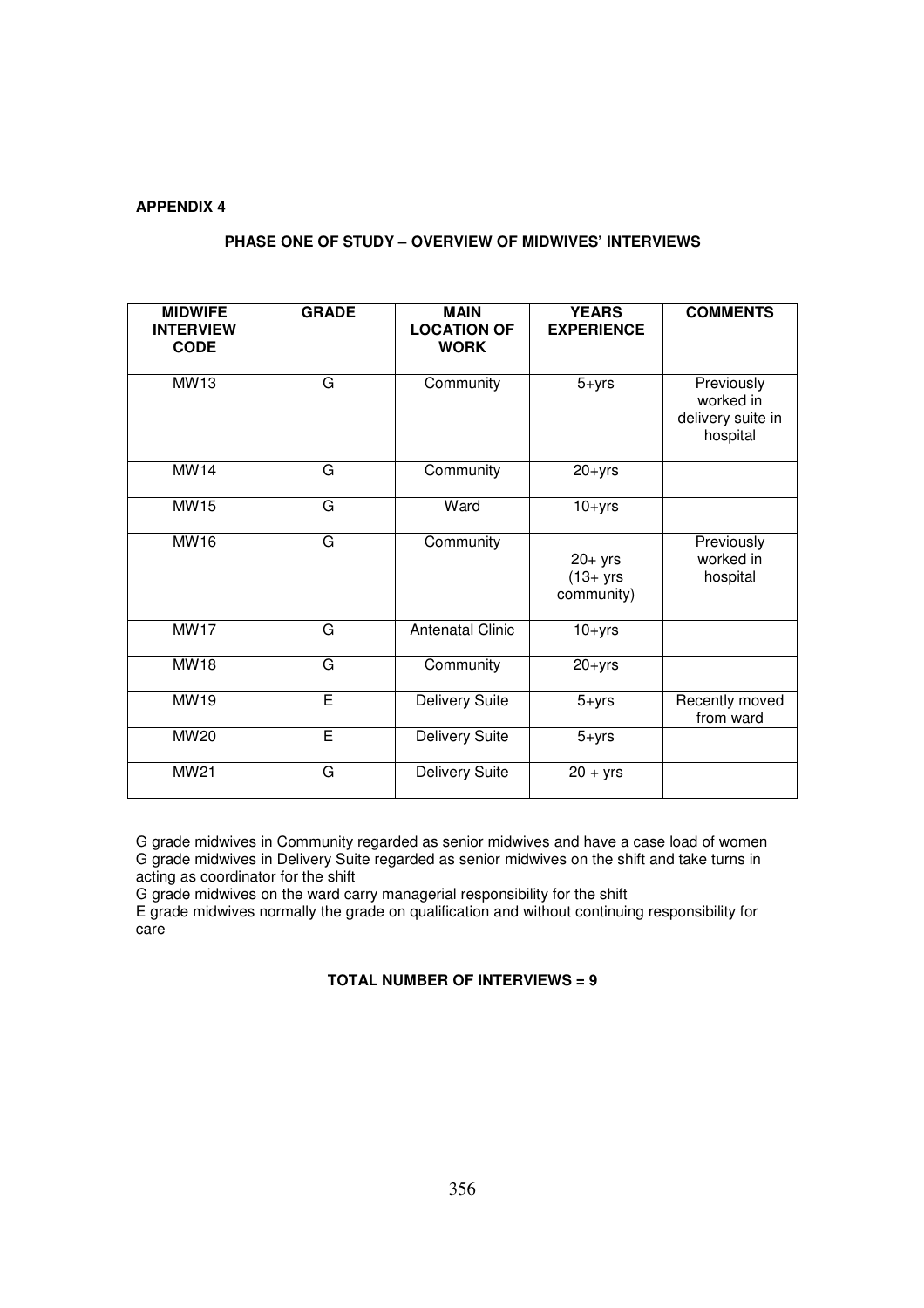## **PHASE TWO OF STUDY – OVERVIEW OF WOMEN'S INTERVIEWS AND CONTACTS**

| <b>INTERVIEW</b><br><b>CODE</b> | <b>PROFILE</b>                                                                                      | <b>INTERVIEW</b><br><b>EARLY</b><br><b>PREGNANCY</b> | <b>NUMBER OF</b><br><b>TELEPHONE</b><br><b>CONTACTS</b>                  | <b>INTERVIEW POST</b><br><b>BIRTH</b> |
|---------------------------------|-----------------------------------------------------------------------------------------------------|------------------------------------------------------|--------------------------------------------------------------------------|---------------------------------------|
|                                 |                                                                                                     | (INTERVIEW<br>CODE)                                  | <b>(TELEPHONE</b><br>CODE)                                               | (INTERVIEW<br>CODE)                   |
| W <sub>22</sub>                 | Checkout<br>supervisor<br>(part-time)<br>Previously<br>manager<br>Age 34 yrs<br>Second<br>pregnancy | @ 26 weeks<br>(W22.1)                                | 9 contacts in<br>pregnancy<br>5 contacts after<br>the birth<br>(TELW22)  | 5 days after birth<br>(W22.2)         |
| W <sub>23</sub>                 | Childminder<br>Previously a<br>chef<br>Age<br>Fourth<br>pregnancy                                   | @ 24 weeks<br>(W23.1)                                | 10 contacts in<br>pregnancy<br>3 contacts after<br>the birth<br>(TELW23) | 6 days after birth<br>(W23.2)         |
| W24                             | Book keeper<br>Age 34 yrs<br>First<br>pregnancy                                                     | @ 21 weeks<br>(W24.1)                                | 12 contacts in<br>pregnancy<br>3 contacts after<br>the birth<br>(TELW24) | 10 days after birth<br>(W24.2)        |
| W25                             | Hotel<br>receptionist<br>Age 25 yrs<br>Second<br>pregnancy                                          | @ 28 weeks<br>(W25.1)                                | 11 contacts in<br>pregnancy<br>3 contacts after<br>the birth<br>(TELW25) | 5 days after birth<br>(W25.2)         |
| W26                             | Office junior<br>Age -20 yrs<br>First<br>pregnancy                                                  | @ 26 weeks<br>(W26.1)                                | 12 contacts in<br>pregnancy<br>3 contacts after<br>the birth<br>(TELW26) | 13 days after birth<br>(W26.2)        |

## **TOTAL NUMBER OF INTERVIEWS = 10**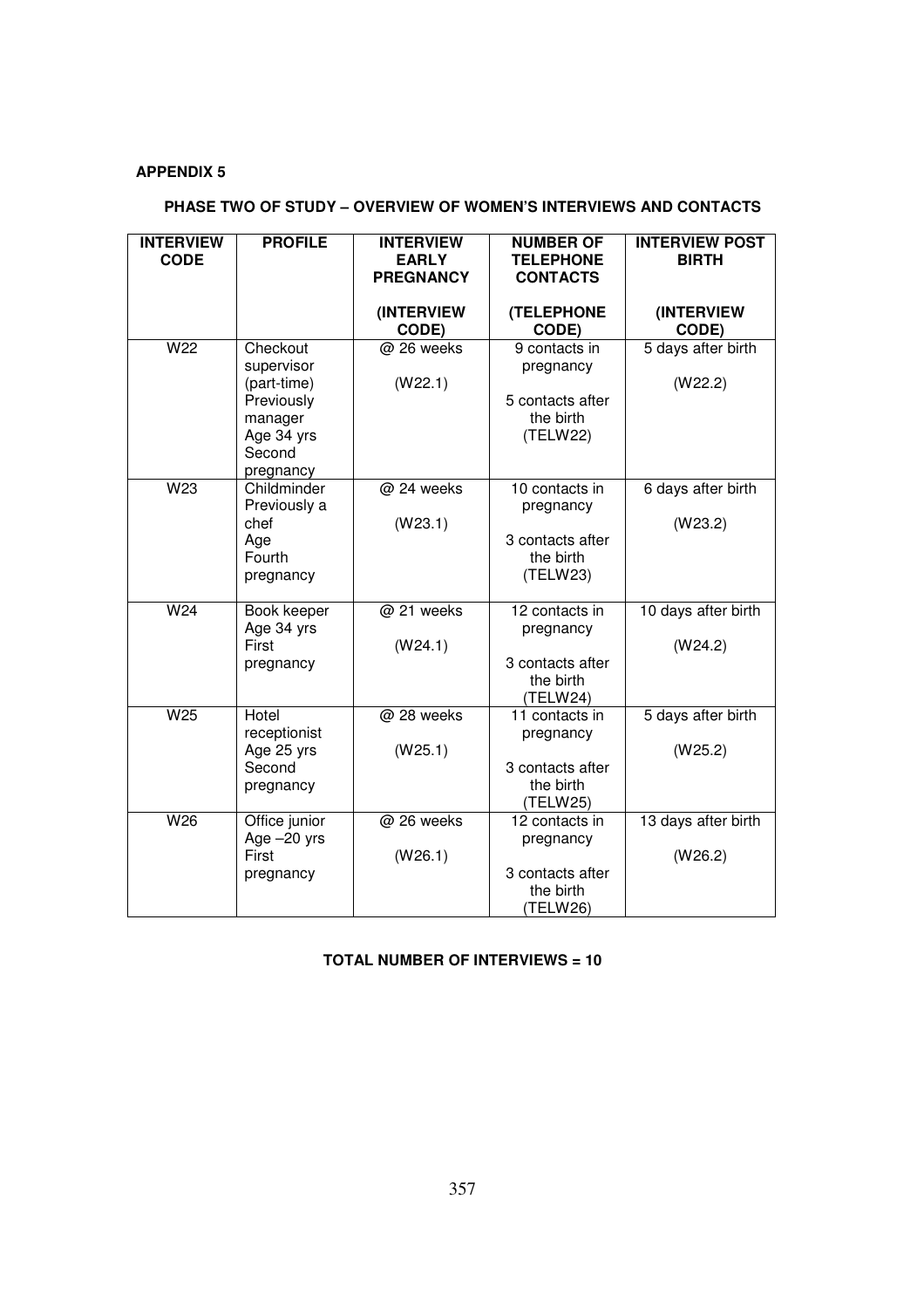## **PHASE TWO OF STUDY – OVERVIEW OF MIDWIVES' INTERVIEWS**

| <b>MIDWIFE</b> | <b>GRADE</b>   | <b>MAIN</b><br><b>LOCATION OF</b><br><b>WORK</b><br>&<br><b>YEARS</b><br><b>EXPERIENCE</b> | <b>LINKED WITH</b><br><b>WOMAN</b> | <b>OTHER</b><br><b>REASON FOR</b><br><b>INTERVIEW</b> | <b>NUMBER OF</b><br><b>INTERVIEWS</b><br>(CODE OF<br>INTERVIEW) |
|----------------|----------------|--------------------------------------------------------------------------------------------|------------------------------------|-------------------------------------------------------|-----------------------------------------------------------------|
| <b>MW27</b>    | $\overline{G}$ | Community                                                                                  | W <sub>25</sub>                    |                                                       | $\overline{2}$                                                  |
|                |                | $15 + yrs$                                                                                 |                                    |                                                       | (MW27.1)<br>(MW27.2)                                            |
| <b>MW28</b>    | G              | Community                                                                                  | W <sub>22</sub>                    |                                                       | 2                                                               |
|                |                | $10 + yrs$                                                                                 | &<br>W23                           |                                                       | (MW28.1)<br>(MW28.2)                                            |
| <b>MW29</b>    | G              | Community                                                                                  | W26                                |                                                       | 2                                                               |
|                |                | $10 + yrs$                                                                                 |                                    |                                                       | (MW29.1)<br>(MW29.2)                                            |
| <b>MW30</b>    | G              | Community<br>$10+yrs$                                                                      | N/A                                | Helped with<br>recruitment of<br>women to<br>study    | (MW30.1)                                                        |
| <b>MW31</b>    | G              | Community<br>15yrs                                                                         | $\overline{W}$ 24                  | Supervisor of<br>Midwives                             | 2<br>(MW31.1)<br>(MW31.2)                                       |
| <b>MW32</b>    | $\overline{H}$ | Matron<br>$15 + yrs$                                                                       | N/A                                | Organisational<br>issues                              | 1<br>(MW32.1)                                                   |
| MW33           | G              | Community<br>20yrs                                                                         | W <sub>22</sub><br>and<br>W23      |                                                       | 1<br>(MW33.1)                                                   |
| <b>MW34</b>    | Ē              | Delivery suite<br>6 yrs                                                                    | W22                                |                                                       | (MW34.1)                                                        |
| <b>MW35</b>    | N/A            | Lecturer/link<br>teacher<br>Previously<br>community<br>midwife<br>$15 + yrs$               | N/A                                | On call issues                                        | 1<br>(MW35.1)                                                   |
| <b>MW36</b>    | G              | <b>Delivery Suite</b><br>$30 + yrs$                                                        | W26                                | Acted as<br>coordinator on<br>delivery suite          | $\mathbf{1}$<br>(MW36.1)                                        |

G grade midwives in Community regarded as senior midwives and have a case load of women

G grade midwives in Delivery Suite regarded as senior midwives on the shift and take turns in acting as coordinator for the shift

H grade midwives carry managerial responsibility for a designated area

E grade midwives normally the grade on qualification and without continuing responsibility for care

**Total number of interviews = 15**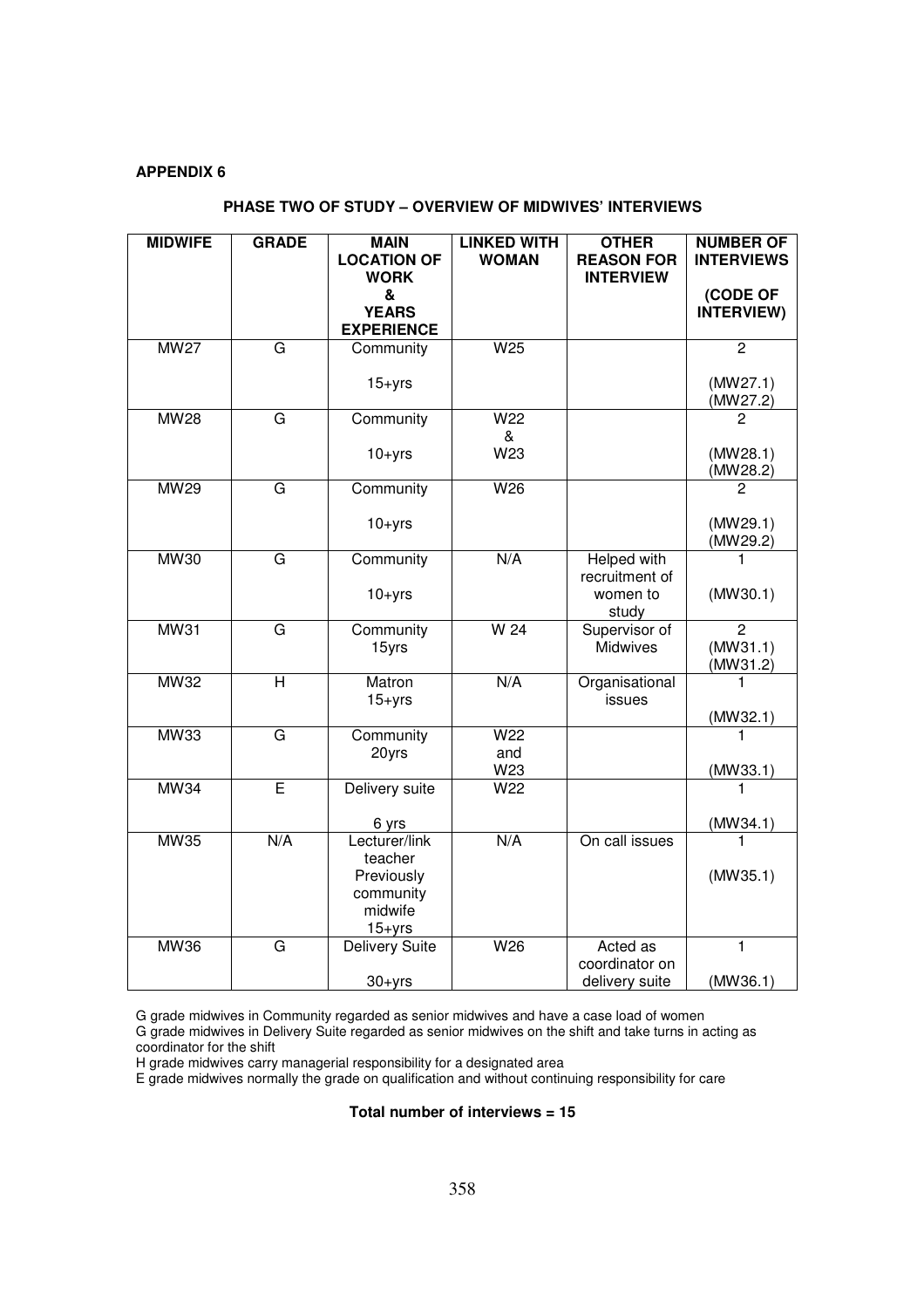## **PHASE TWO OF STUDY – OVERVIEW OF WOMEN'S LABOURS AND BIRTHS**

| <b>INTERVIEW</b> | <b>BIRTH</b>          | <b>LENGTH OF</b>                      | <b>OBSERVATION</b> | <b>NUMBER OF</b>                                                                                                                                                                                       |
|------------------|-----------------------|---------------------------------------|--------------------|--------------------------------------------------------------------------------------------------------------------------------------------------------------------------------------------------------|
| <b>CODE</b>      | <b>PARTNER</b>        | <b>LABOUR &amp;</b><br><b>OUTCOME</b> | <b>CODE</b>        | <b>MIDWIVES/OTHERS</b><br><b>INVOLVED</b>                                                                                                                                                              |
| W22              | Husband               | Ventouse<br>delivery                  | <b>WB22</b>        | 2x G grades<br>$1 \times E$ grade (MW34)<br>Anaesthetic nurse<br>Anaesthetist<br>Obstetric registrar<br>(D37.1)<br>Paediatrician                                                                       |
| W23              | Husband               | Normal birth                          | <b>WB23</b>        | $1 \times E$ grade<br>1 x student midwife                                                                                                                                                              |
| W <sub>24</sub>  | Husband               | Forceps delivery                      | <b>WB24</b>        | $2 \times E$ grades<br>1 x student midwife<br>Obstetric<br>registrar(D37.1)<br><b>Obstetric Senior House</b><br>Officer<br>Consultant & 2 other<br>unnamed medical<br>personnel<br>Paediatrician       |
| W <sub>25</sub>  | Husband               | Normal birth                          | <b>WB25</b>        | 1 x G grade                                                                                                                                                                                            |
| W <sub>26</sub>  | Boyfriend &<br>mother | Ventouse<br>delivery                  | <b>WB26</b>        | $2 \times E$ grades<br>1 x G grades<br>$1 \times G$ grades(MW36.1)<br>Anaesthetic nurse<br>Anaesthetist<br><b>Obstetric Senior House</b><br>Officer<br>Obstetric registrar<br>(D37.1)<br>Paediatrician |

G grade midwives in Delivery Suite regarded as senior midwives on the shift and take turns in acting as coordinator for the shift

E grade midwives normally the grade on qualification and without continuing responsibility for care

**Number of observations with post birth midwife interviews = 5 Number of separate post birth interviews with midwives =2 Number of separate post birth interviews with doctors =1**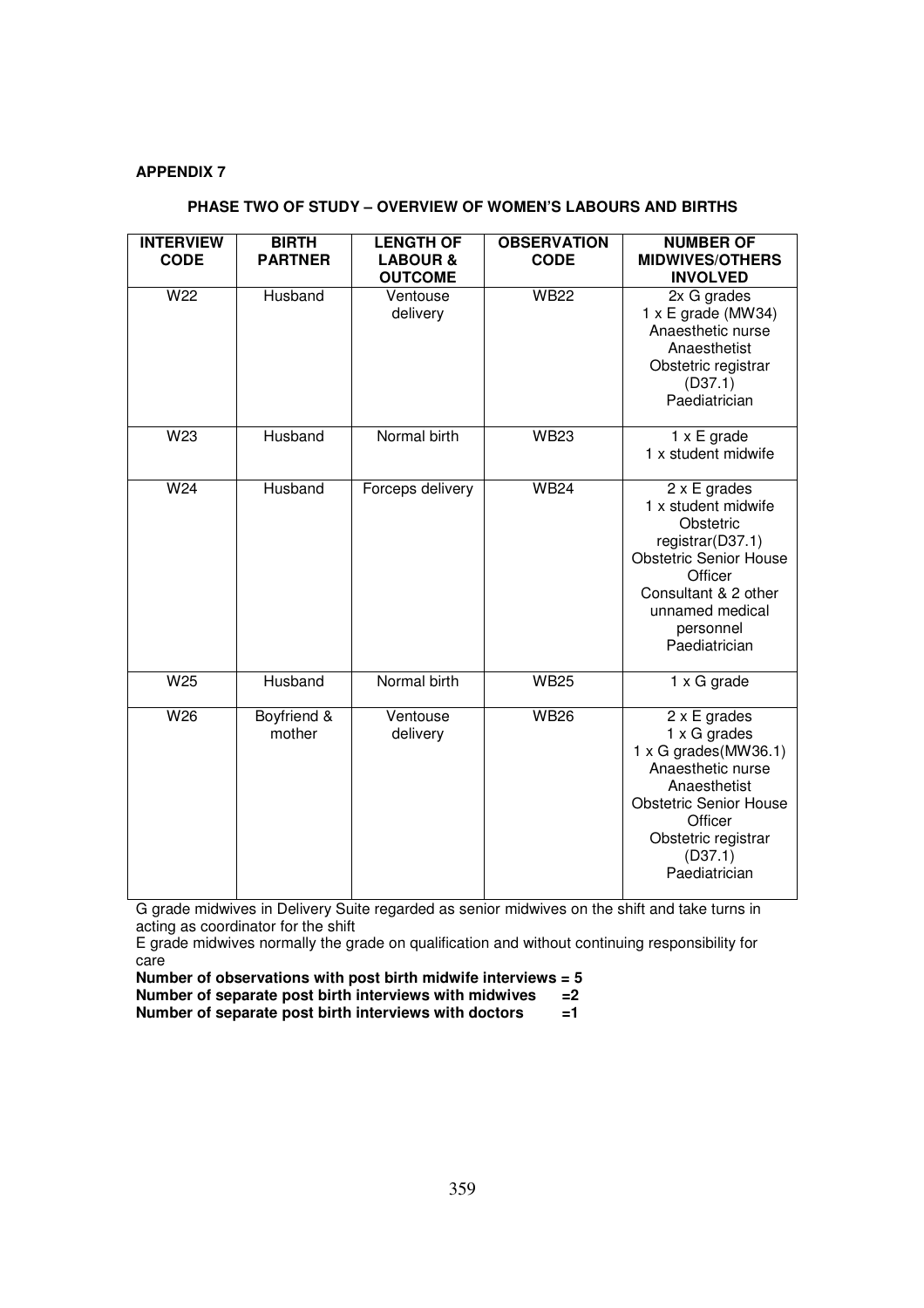### **PLANNED INTERVIEW SCHEDULE PHASE ONE – WOMEN IN EARLY PREGNANCY**

#### **TYPE OF CARE**

- 1. Tell me about your pregnancy: first or second…?
- 2. How do you feel about it?
- 3. What type of care were you offered?
- 4. What type of care have you chosen?
- 5. Is this what you wanted?
- 6. If not, why not?
- 7. What will this mean for you in terms of:

Attendance?

Frequency of visits?

Professionals involved?

### **THE MIDWIFE**

- 8. Did you assume your midwife would be a woman?
- 9. What if your midwife had been male?
- 10. Would it have made a difference?

### **EXPECTATIONS OF CARE**

11. What are your expectations of your care:

In pregnancy?

Birth?

After the birth?

- 12. What is important to you about your care?
- 13. What support and information do you want your pregnancy?
- 14. Where do you anticipate this will come from?

### **CHOICES AND DECISIONS**

- 15. How involved do you want to be in making decisions about your care?
- 16. Has that happened so far?
- 17. How do you feel you have been treated?
- 18. Do you feel that care has been centred around you?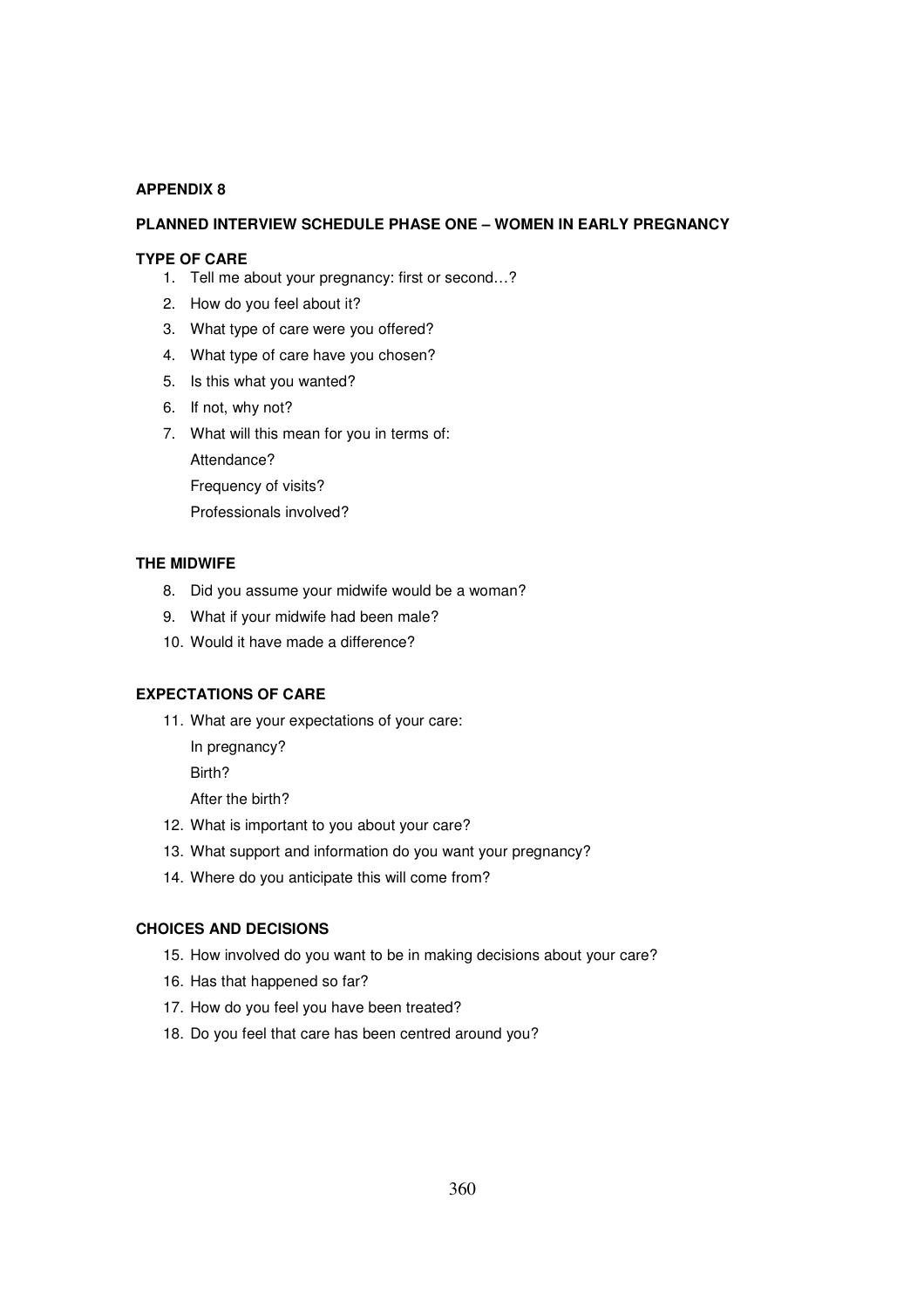#### **XXXXXXXXXX XXXXXXXXX**

#### **INFORMATION SHEET (1)**

**TITLE OF STUDY**: Women caring for women? An exploration of professional care in midwifery practice

#### **Name of researcher:** Mari Phillips

**Address:** Division of Midwifery, Department of Clinical and Health Sciences, University of Huddersfield, Ramsden Building, Queensgate, Huddersfield, HD1 3DH. Tel: 01484 473525

#### **Aims of the Study:**

- To explore what is meant by woman-centred care: what it means to women and what it means to professionals, specifically midwives.
- To explore how care is offered by health care professionals, specifically midwives and perceived in different settings e.g. hospital, home.
- To consider the effect of health care policy on future organisation and implementation of maternity care.

In order to find out your views of the care you are receiving I should like to come and talk to you during your pregnancy and after you have had your baby. This would be once in early pregnancy, once in late pregnancy and once after you have had your baby. This meeting would be at a date and time convenient to you and I anticipate that it will take approximately one hour on each occasion. These meetings will be tape recorded.

The tapes will not be shared by anybody other than the supervisors of the study (and possibly the typist of the transcripts). You will be able to read the typed record of the interview, if you wish, in order to agree to me using it in the study. In the final report of the study, examples of the interviews will be given, but these and quotes will remain anonymous. You will not be recognised because pseudonyms will be used. You need not answer any specific questions and can withdraw at any time from the interview or the study without having to give a reason for withdrawing and without affecting your future maternity care.

I will erase the tapes on completion of the project.

I would also like to follow a small number of women throughout their pregnancy and birth and this would include observing visits to antenatal clinics, observing the labour, either in hospital or at home and observing postnatal care in hospital and at home. If you would like to be included in this part of the study please indicate this on the consent form.

Please contact me if you would like further information about the study. My name, address and telephone number are on the top of this sheet. Please complete the enclosed consent form and return to me in the envelope provided. If you agree to take part in the study I will contact you to arrange a suitable meeting.

Thank you for reading this.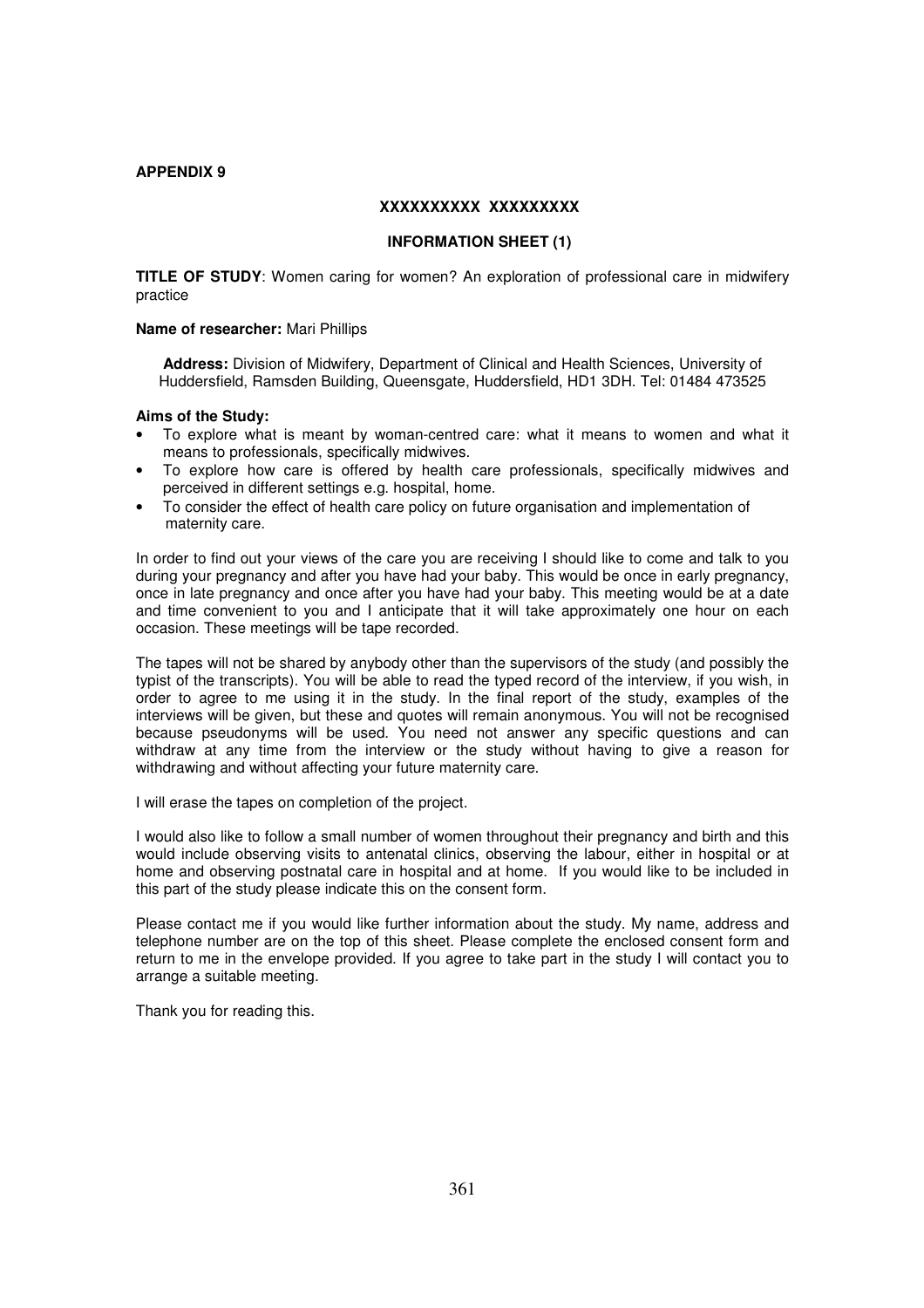| <b>APPENDIX 10</b>                                                                                                                                                                                                                                                                        |                              |  |  |  |
|-------------------------------------------------------------------------------------------------------------------------------------------------------------------------------------------------------------------------------------------------------------------------------------------|------------------------------|--|--|--|
| XXXXXXXXX XXXXXXXXX                                                                                                                                                                                                                                                                       |                              |  |  |  |
| <b>CONSENT FORM (1)</b>                                                                                                                                                                                                                                                                   |                              |  |  |  |
| TITLE OF STUDY: Women caring for women? An exploration of professional care in midwifery practice                                                                                                                                                                                         |                              |  |  |  |
| Name of researcher: Mari Phillips                                                                                                                                                                                                                                                         |                              |  |  |  |
| Address: Division of Midwifery, Department of Clinical and Health Sciences, University of Huddersfield,<br>Ramsden Building, Queensgate, Huddersfield, HD1 3DH<br>Tel: 01484 473525                                                                                                       |                              |  |  |  |
|                                                                                                                                                                                                                                                                                           | Please delete as appropriate |  |  |  |
| Have you read the letter/ information sheet?                                                                                                                                                                                                                                              | YES/NO                       |  |  |  |
| Have you had an opportunity to ask questions and discuss the study?                                                                                                                                                                                                                       | YES/NO                       |  |  |  |
| Have you received satisfactory answers to all of your questions?                                                                                                                                                                                                                          | YES/NO                       |  |  |  |
| Have you received enough information about the study?                                                                                                                                                                                                                                     | YES/NO                       |  |  |  |
| Do you understand that you are free to withdraw from the study?<br>$\Rightarrow$ At any time<br>$\Rightarrow$ Without having to give a reason for withdrawing<br>$\Rightarrow$ Without affecting your future maternity care                                                               | YES/NO                       |  |  |  |
| Do you understand that the interviews will be tape recorded?                                                                                                                                                                                                                              |                              |  |  |  |
| Tapes will not be shared with anyone other than the supervisors of the project<br>$\Rightarrow$<br>(and possibly the typist of the transcripts)<br>$\Rightarrow$ In the final report of the study, examples of the interviews will be given<br>but these and quotes will remain anonymous |                              |  |  |  |
| $\Rightarrow$ You will not be recognised because a pseudonym will be used<br>You may refuse to answer any specific questions<br>$\Rightarrow$                                                                                                                                             | YES/NO                       |  |  |  |
| study?                                                                                                                                                                                                                                                                                    |                              |  |  |  |
| observed in the study?                                                                                                                                                                                                                                                                    |                              |  |  |  |
| Signed:<br>Date:                                                                                                                                                                                                                                                                          |                              |  |  |  |
| Signature of researcher:<br>Date:                                                                                                                                                                                                                                                         |                              |  |  |  |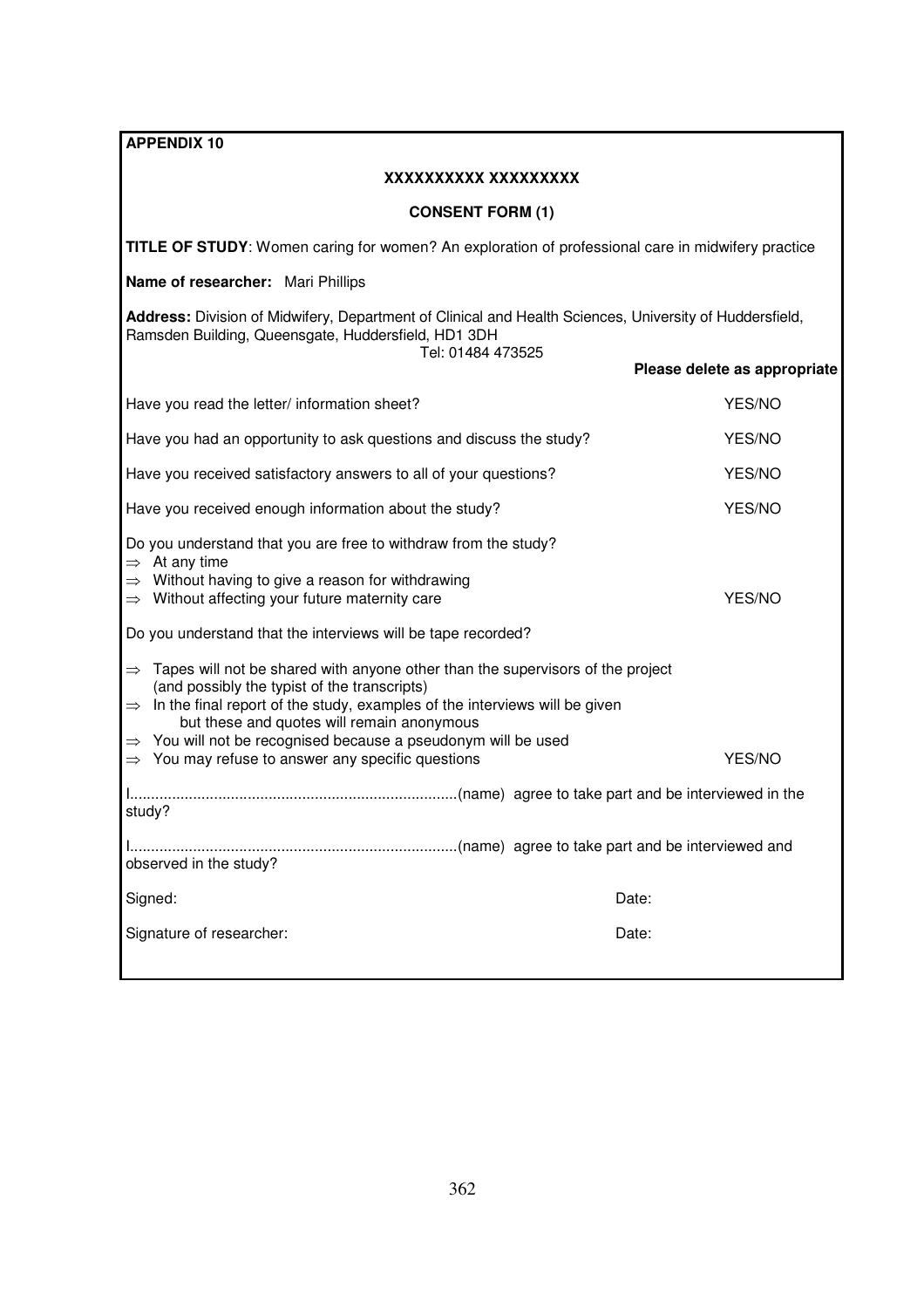#### **ACTUAL QUESTIONS USED IN A PHASE ONE INTERVIEW WITH A WOMAN (28.1.98)**

- 1. Tell me a bit about yourself first.
- 2. So what's different?
- 3. How do you feel about this pregnancy?
- 4. How many weeks?
- 5. Sticking to your guns?
- 6. Who have you seen?
- 7. How did you choose your care?
- 8. And did she persuade you?
- 9. So how supported were you in your choices?
- 10. Did that fulfill your expectations?
- 11. What are the most important things to you?
- 12. Have you had sufficient information to make decisions so far?
- 13. It wasn't information you needed?
- 14. How involved do you anticipate being?
- 15. Was that the same with [your previous baby] or has it changed?
- 16. Did you ask for those things?
- 17. How do you deal with that?
- 18. What do you think this time?
- 19. What do you expect from the midwife?
- 20. Is it important to have the same midwife
- 21. Would it have been different if you hadn't clicked?
- 22. So how many of this team have you met?
- 23. Was the same midwife you met the 1st time?
- 24. Are there any plans to meet?
- 25. How important is it that the midwife is female?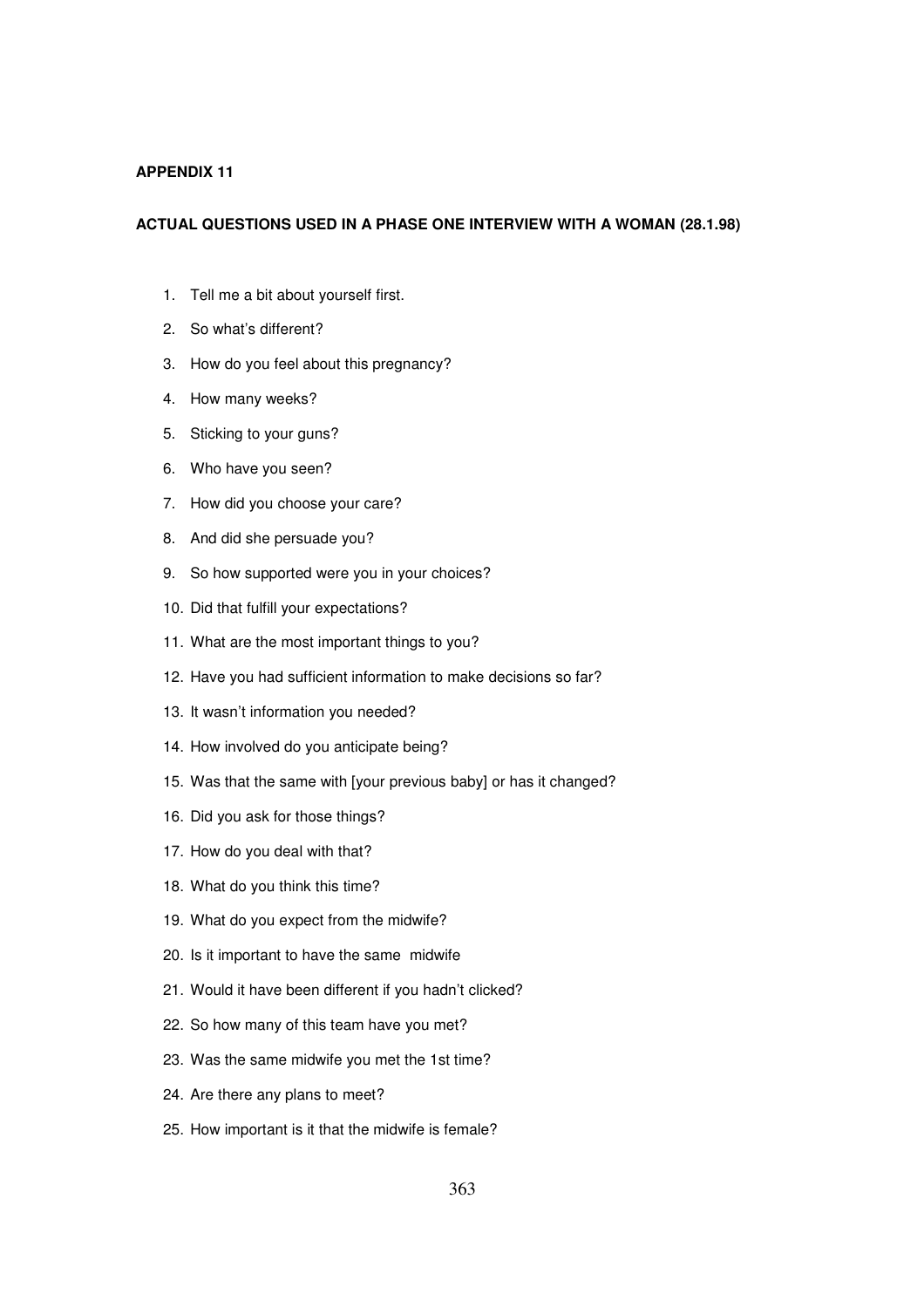- 26. Had you ever thought about it?
- 27. Do you think there's anything that women bring that men can't?
- 28. Are there issues of obstetric consultants being male or female?
- 29. What about your GP?
- 30. Did you discuss your home birth with GP?
- 31. Finally do you feel the care has been centred around you?
- 32. Is there anything else you want to tell me?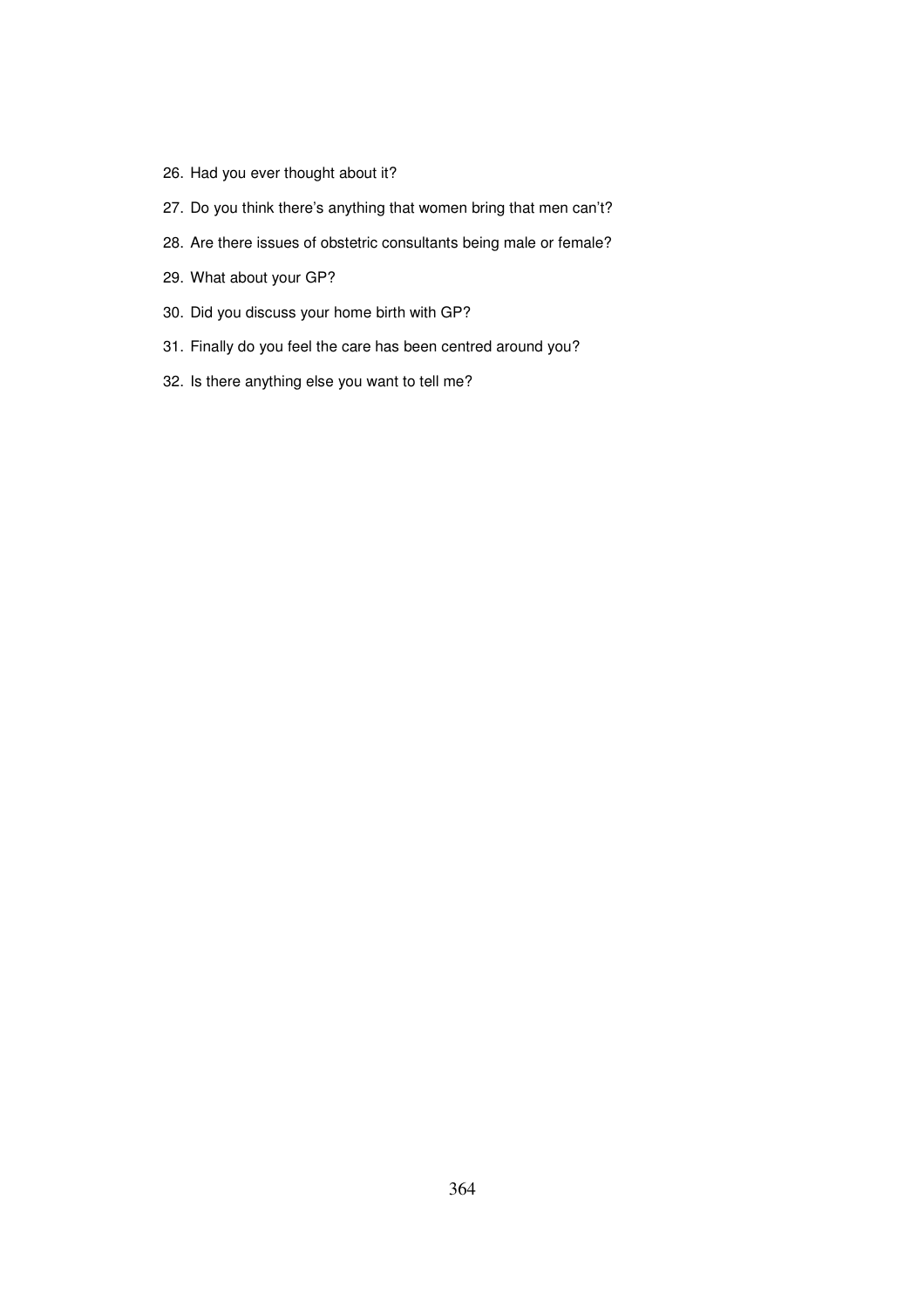## **ACTUAL QUESTIONS USED IN A PHASE ONE INTERVIEW WITH A MIDWIFE (24.3.2000)**

- 1. Tell me about your experience as a midwife…?
	- i. Years of experience?
	- ii. Type of training?
	- iii. Different settings you have worked?
- 2. Right, I'll start with the main issue, what do you understand by woman centred care?
- 3. How far are you able to provide that?
- 4. In your experience, is there much conflict?
- 5. You mentioned the UKCC, is that very constraining?
- 6. What is it that women really want with regard to their care?
- 7. What do women want around the organisation of their care?
- 8. What about the involvement of other professionals?
- 9. Are women still going to the GP?
- 10. Is there a role for the GP?
- 11. What about the obstetricians then, what role do they have?
- 12. What support and information is actually offered to the women?
- 13. How do you, as a midwife, cope with that then?
- 14. Who is it that provides the information about the screening and the tests?
- 15. How involved do you think women want to be in the decision making of their pregnancy?
- 16. Have you considered whether it's important that the midwife is female?
- 17. In what way?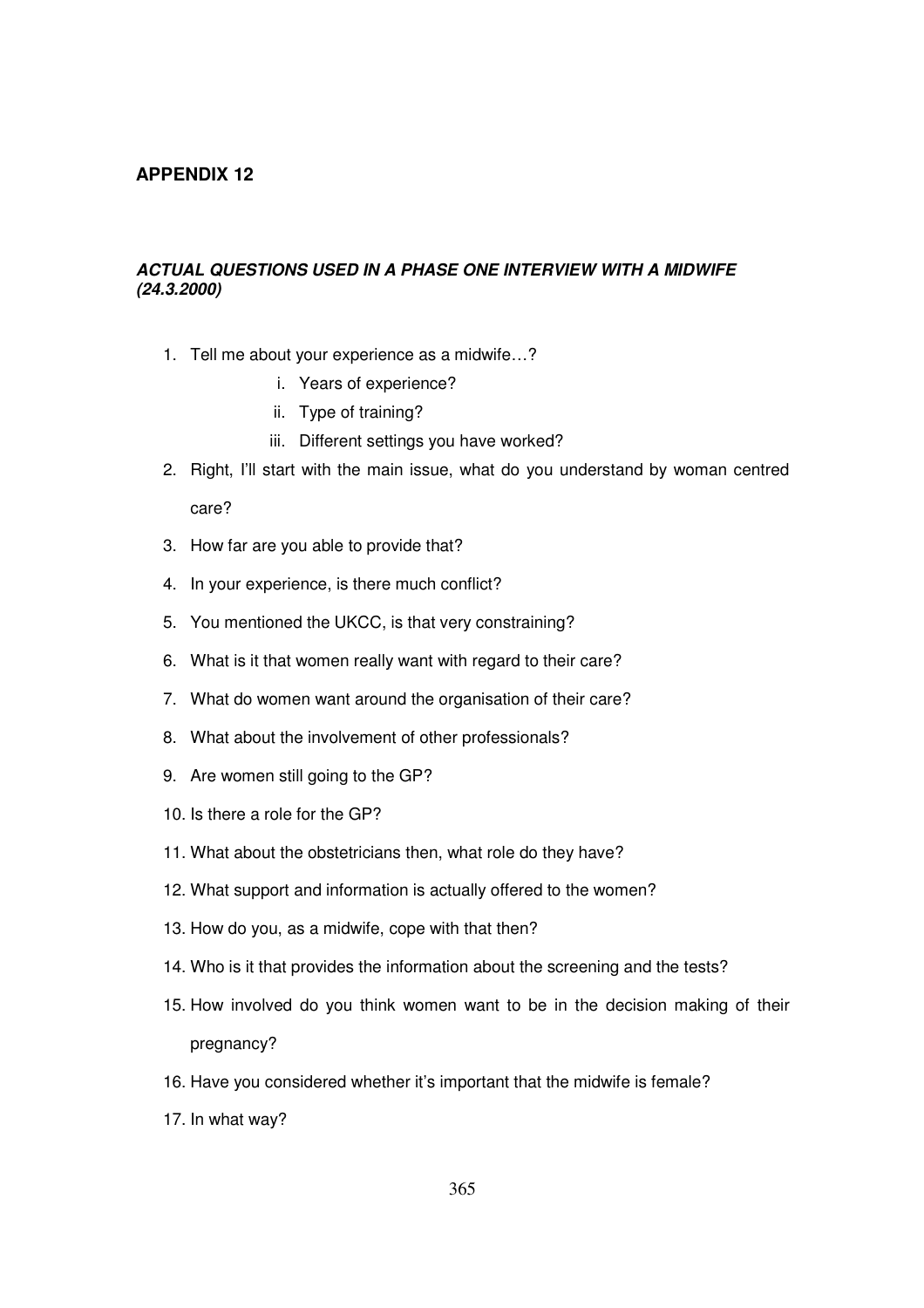- 18. How do women perceive these midwives?
- 19. Do you see any difference between the midwife's role in the community and in hospital, seeing as you've moved?
- 20. Are there special skills the hospital setting?
- 21. Anything I haven't asked you that you feel would be worthwhile me knowing?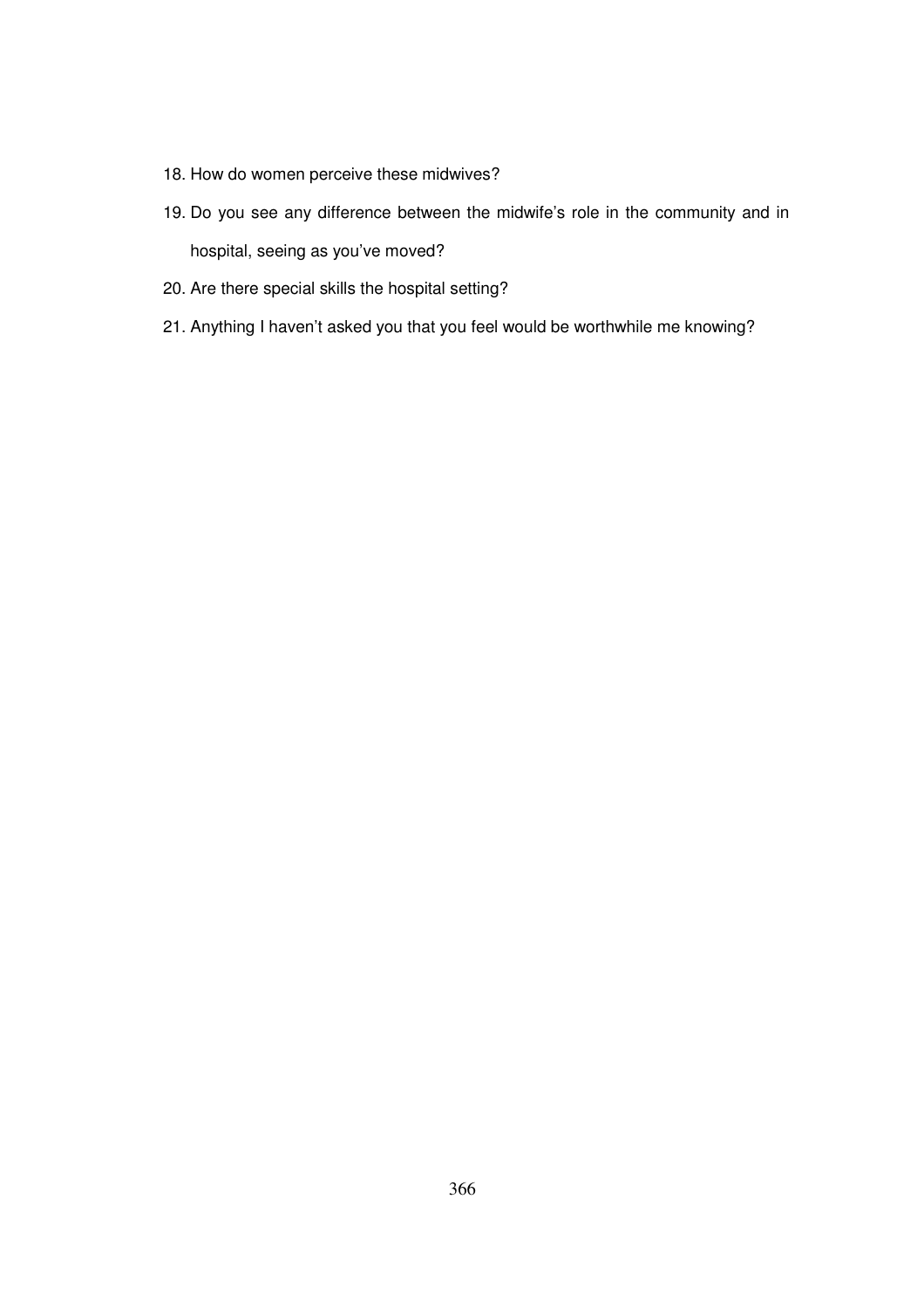## **PLAN FOR INTERVIEWS WITH WOMEN AND MIDWIVES IN PHASE TWO**

Women will be asked about their experience of care so far to explore to what extent the concepts are repeated leading to category saturation.

Midwives will be asked about their experience of providing care to the women I am following up.

Also to be aware of emerging categories and concepts identified from the midwives' interviews in phase one and the extent to which these contribute to a differing or shared agenda.

The preliminary and tentative categories that emerged from the first phase of the interviews were as follows:

## **INTERVIEWS WITH WOMEN**

Preliminary categories: experiencing care/birth story aunties and traffic wardens vision of the hierarchy

Weaker categories include being heard and speaking out going along with things

## **INTERVIEWS WITH MIDWIVES**

Preliminary categories that have emerged during data analysis include the following: nature of care qualities of the midwife skills relationships with doctors and other midwives

Weaker categories: cultural differences gender (including the prevalence of sexist, paternalistic and infantilising language)